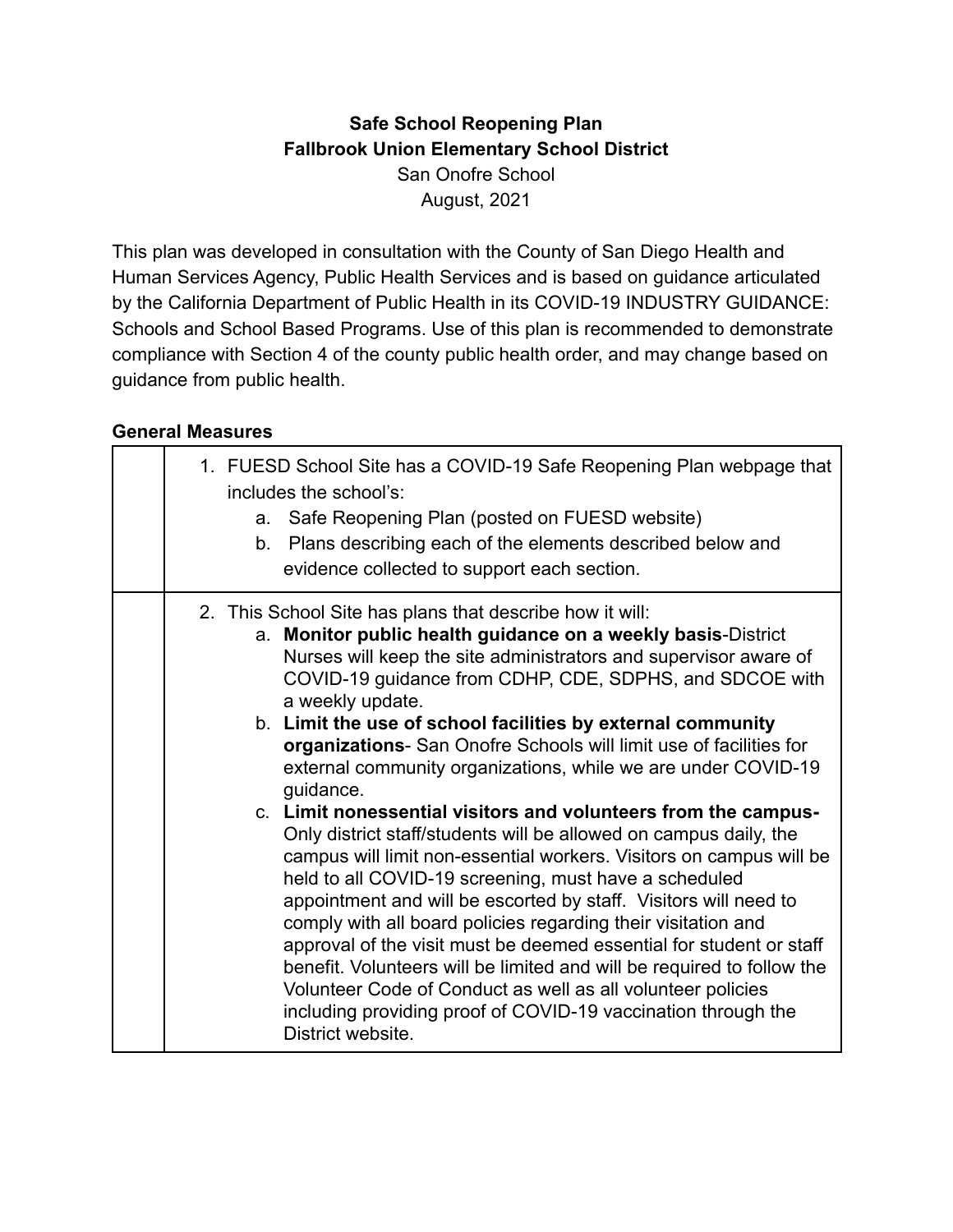| 3. San Onofre School has plans to describe how it will support students |
|-------------------------------------------------------------------------|
| with access and functional needs who may be at increased risk of        |
| becoming infected or having unrecognized illness due to COVID-19,       |
| including:                                                              |

- a. **Review existing student health plans to identify students who may need additional accommodations-**Teachers/staff are regularly reviewing student health plans to identify students who may need additional accommodations. Teachers/staff annually are trained by district nurses to support students with specific health needs, how to manage Epipens, bloodborne pathogens, and manage students with diabetes. All health plans are reviewed with teachers and Admin at the beginning of the school year and ongoing with new students. Monthly office meetings scheduled.
- b. **A process for engaging families for potentially unknown concerns that may need to be accommodated.**

c. **Identification of additional preparations for classroom and non-classroom environments needed for groups that might be at increased risk of becoming infected or having unrecognized illnesses. These include individuals who:**

> ■ **Have limited mobility or require prolonged and close contact with others, such as direct support providers and family members-** FUESD has identified all students with special needs. Students with unique needs are serviced first in specialized classrooms and when applicable participate in our supplemental programs. Additional training and protocols have been put in place to match the needs of the students and their IEPs.

> **■ Have trouble understanding information or practicing preventive measures, such as hand washing and physical distancing-**See above (i)

■ May not be able to communicate symptoms of **illness-**See above (i)

#### 4. San Onofre School has complied with Cal-OSHA requirements to: a. **Conduct site-specific hazard assessments**-Through the JPA all staff participated in Cal-OSHA training to understand hazard assessment b. **Develop and Implement an effective plan to protect employees-** Staff understands how to appropriately use and store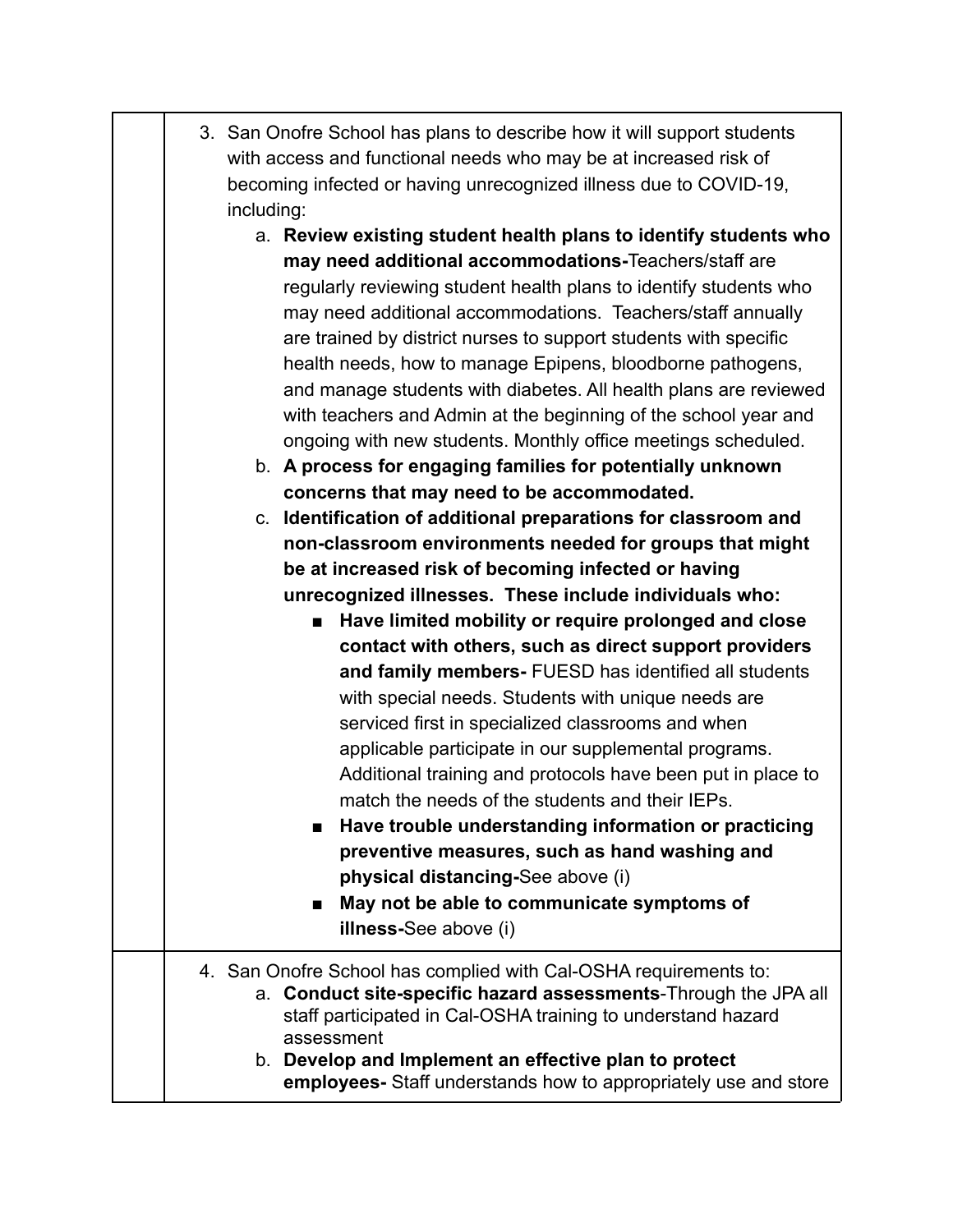| supplies provided and the types of protection needed based on<br>material use. |  |
|--------------------------------------------------------------------------------|--|
|--------------------------------------------------------------------------------|--|

# **Promote Healthy Hygiene Practices**

| 5. San Onofre School has developed plans to teach and reinforce washing<br>hands, avoiding contact with one's eyes, nose, and mouth, and covering<br>coughs and sneezes among students and staff. Certificated and<br>Classified Staff training was held on August 11, 2021. The plans<br>describe how the school will teach students and remind to:<br>a. Use a tissue to wipe their nose and to cough/sneeze inside a<br>tissue or their elbow<br>b. Wash their hands frequently throughout the day, including before<br>and after eating; after coughing or sneezing; after being outside;<br>and before and after using the restroom.<br>c. Wash their hands for 20 seconds with soap, rubbing thoroughly<br>after application, and use paper towels (or single-use cloth<br>towels) to dry their hands thoroughly.<br>d. Use fragrance-free hand sanitizer when handwashing is not<br>practicable. Sanitizer must be rubbed into hands until completely<br>dry.<br>Ethyl alcohol-based hand sanitizers are preferred and<br>should be used when there is the potential of unsupervised<br>use by children.<br>Children under age 9 shall use hand sanitizer under adult<br>$\blacksquare$ |
|------------------------------------------------------------------------------------------------------------------------------------------------------------------------------------------------------------------------------------------------------------------------------------------------------------------------------------------------------------------------------------------------------------------------------------------------------------------------------------------------------------------------------------------------------------------------------------------------------------------------------------------------------------------------------------------------------------------------------------------------------------------------------------------------------------------------------------------------------------------------------------------------------------------------------------------------------------------------------------------------------------------------------------------------------------------------------------------------------------------------------------------------------------------------------------------------|
| supervision only. Poison Control will be called if consumed:<br>1-800-222-1222, along with other appropriate authorities.                                                                                                                                                                                                                                                                                                                                                                                                                                                                                                                                                                                                                                                                                                                                                                                                                                                                                                                                                                                                                                                                      |
| 6. San Onofre School has developed plans to ensure that staff and<br>students wash their hands or use hand sanitizer frequently throughout<br>the day. The plan describes how the school will:<br>a. Provide regular and frequent access to handwashing<br>facilities, including, to the extent practicable, handwashing<br>stations near classrooms- Routines will be established that<br>provide regular and frequent access to handwashing facilities<br>(classroom sinks, handwashing stations, and restroom sinks)<br>inside or near classrooms.<br>b. Prevent congregations in bathrooms- Appropriate adult<br>supervision will be provided in and near the restrooms at all times<br>c. Develop routines enabling students and staff to regularly<br>wash their hands at staggered intervals- Implement routines<br>enabling students and staff to regularly wash their hands at                                                                                                                                                                                                                                                                                                        |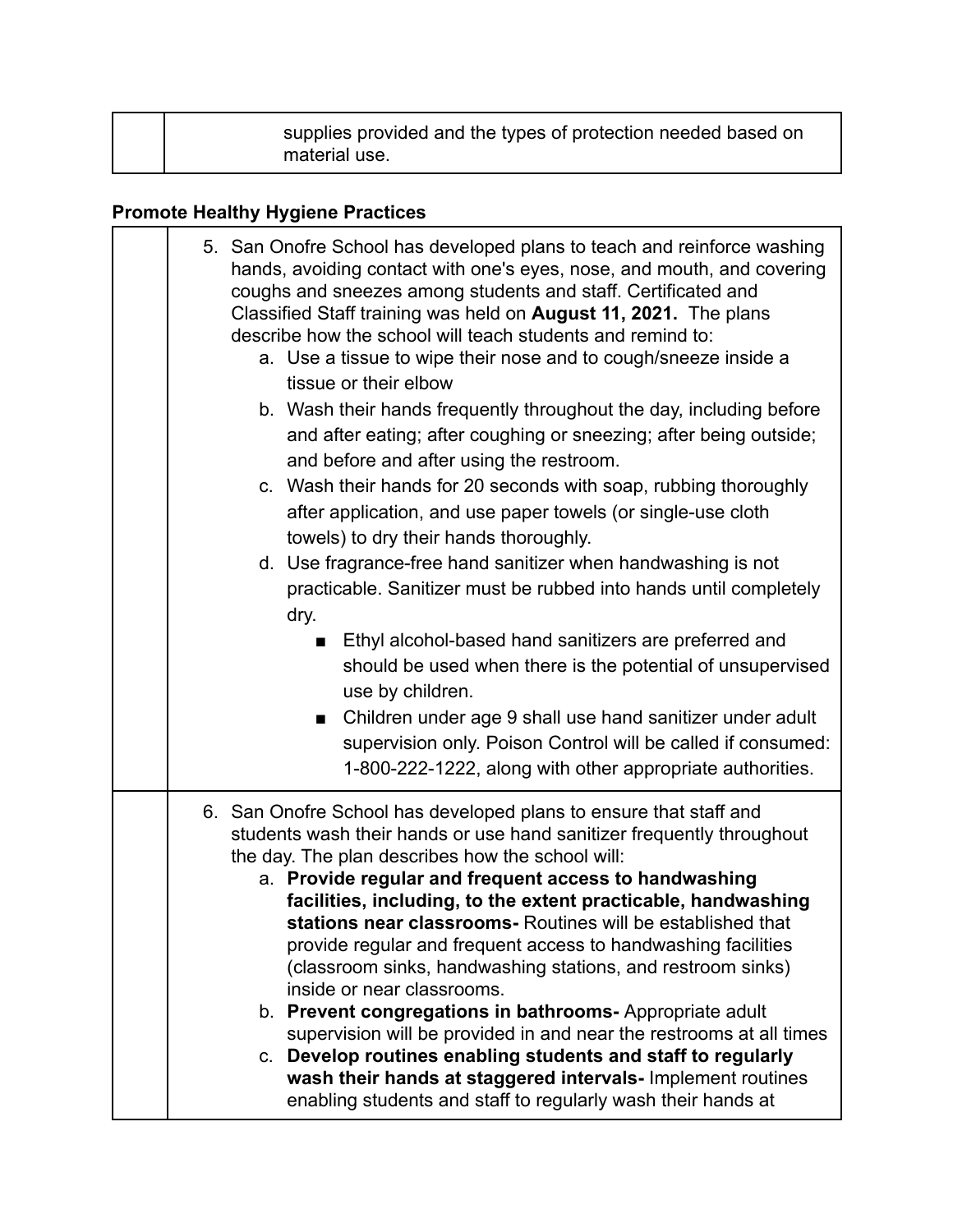| staggered intervals<br>d. Develop routines enabling students and staff to use hand<br>sanitizer when necessary- Procedures will be established that<br>reinforce use of hand sanitizer if hand washing is not practicable,<br>upon arrival at school, before snack/meals, after water play, and<br>as a part of transitions<br>e. Ensure adequate supplies to support healthy hygiene<br>behaviors, including soap, tissues, no-touch trash cans, face<br>coverings, and hand sanitizers with at least 60 percent ethyl<br>alcohol for staff and children who can safely use hand sanitizer.                                                                                                                                                                                                                                                                                                                                                                                                                                                                                                                                                                                                                                                                                                                                                                                                                                                                                                                                         |
|--------------------------------------------------------------------------------------------------------------------------------------------------------------------------------------------------------------------------------------------------------------------------------------------------------------------------------------------------------------------------------------------------------------------------------------------------------------------------------------------------------------------------------------------------------------------------------------------------------------------------------------------------------------------------------------------------------------------------------------------------------------------------------------------------------------------------------------------------------------------------------------------------------------------------------------------------------------------------------------------------------------------------------------------------------------------------------------------------------------------------------------------------------------------------------------------------------------------------------------------------------------------------------------------------------------------------------------------------------------------------------------------------------------------------------------------------------------------------------------------------------------------------------------|
| 7. San Onofre School has developed plans to teach and reinforce the use<br>of cloth face coverings, masks, or face shields. The plans include but are<br>not limited to:<br>a. Unless otherwise required by the state, county, or school<br>district, all employees and visitors should wear a face<br>covering when physical distancing is not practicable-<br>The requirement is that all employees, classified and<br>certificated, and visitors are to wear a face-covering when<br>indoors.<br>1. Facial shields will be allowed in place of face<br>coverings when servicing students for pedagogical<br>or developmental reasons, as long as the wearer<br>maintains physical distance from others, to the<br>extent practicable.<br>2. Front office has consistent protocols, a safety<br>station at the entrance of the school with additional<br>face coverings.<br>Students will wear face coverings as outlined:<br>1. K-8- at all times when indoors, unless exempt.<br>Students who refuse to wear a facial covering will<br>be sent home.<br>2. A face covering or shield should be removed for<br>meals, snacks, or outdoor recreation. Student facial<br>coverings should be stored in a clean paper bag.<br>3. Students may bring a face covering from home or<br>one will be provided at school.<br>4. Information contained in the CDPH Guidance for the<br>Use of Face Coverings should be provided to staff<br>and families, which discusses the circumstances in<br>which face coverings must be worn and the |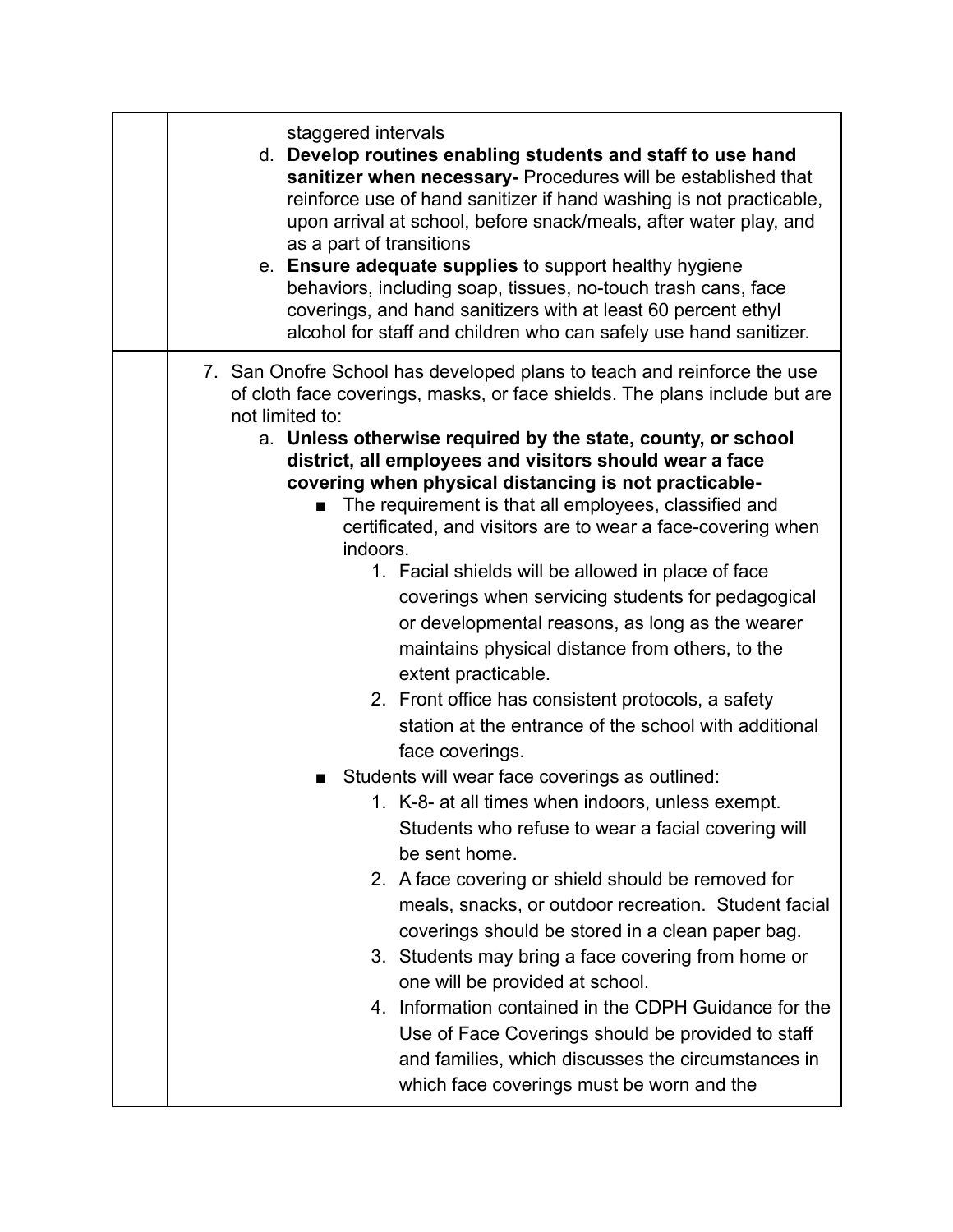| exemptions, as well as any policies, work rules, and<br>practices the employer has adopted to ensure the<br>use of face coverings.<br>■ Workers or other persons handling or serving food must<br>use gloves in addition to face coverings.                                                                                                                                                                                                                                                                                                                                                                                                                                                                                                                                                                                                                                                                                                                               |
|---------------------------------------------------------------------------------------------------------------------------------------------------------------------------------------------------------------------------------------------------------------------------------------------------------------------------------------------------------------------------------------------------------------------------------------------------------------------------------------------------------------------------------------------------------------------------------------------------------------------------------------------------------------------------------------------------------------------------------------------------------------------------------------------------------------------------------------------------------------------------------------------------------------------------------------------------------------------------|
| b. Describe situations when physical distancing may not be<br>practicable, such as school buses or other settings where<br>space may be insufficient.<br>Physical distancing may not be practicable when<br>transitioning to the classroom, through the office area, at<br>drop off and pick up, the drop off and pick up staging area<br>in the front of the school, or when transitioning to the lunch<br>area or outdoor restrooms, and, if applicable, school<br>buses.<br>c. Facial shields will be allowed in place of face coverings when it is<br>necessary for a person's face to be visible during interactions.<br>d. Information regarding proper use, removal, and washing of cloth<br>face coverings will be reviewed at the return to school training<br>and staff meeting with written instructions provided and with<br>parents at time of enrollment and prior to return to school. The<br>parent will be mailed information regarding all policies and |
| procedures related to COVID-19 Health and Safety.<br>8. San Onofre School has adequate supplies on hand to support healthy<br>hygiene behaviors, including soap, tissues, no-touch trash cans, face<br>coverings and hand sanitizers with 60 percent ethyl alcohol for staff and<br>children who can safely use hand sanitizer.<br>a. The Fallbrook Union Elementary School district will work with the<br>California Governor's Office of Emergency Services (CalOES)<br>and the California Department of Public Health (CDPH) to ensure<br>continued support with procurement and distribution of personal<br>protective equipment for staff that require it. FUESD currently<br>has appropriate PPE supplies needed for staff.                                                                                                                                                                                                                                         |
| 9. Employers should provide and ensure staff use face coverings and all<br>required protective equipment.<br>a. San Onofre School will provide a reusable face cover to all<br>students, staff and visitors who request/need one in accordance<br>with CDPH guidelines and all required protective equipment.                                                                                                                                                                                                                                                                                                                                                                                                                                                                                                                                                                                                                                                             |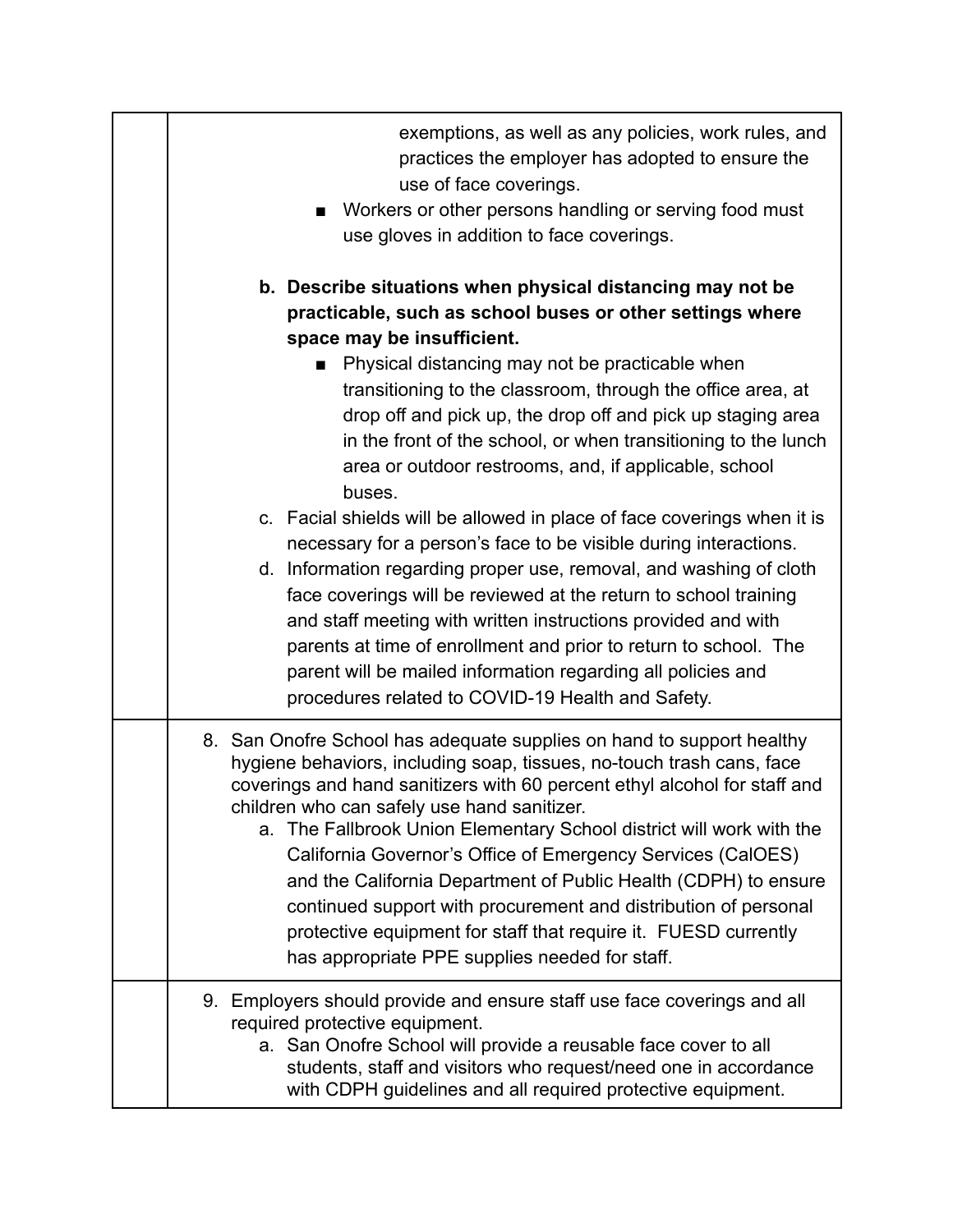| b. PPE supplies available to all. Every staff member will have<br>available to them wipes, hand sanitizer, and kleenex.                                                                                                                                                                                                                                                                                                                                                                                                                                                                                                                                                                                                                                                                                                                                                                                                         |
|---------------------------------------------------------------------------------------------------------------------------------------------------------------------------------------------------------------------------------------------------------------------------------------------------------------------------------------------------------------------------------------------------------------------------------------------------------------------------------------------------------------------------------------------------------------------------------------------------------------------------------------------------------------------------------------------------------------------------------------------------------------------------------------------------------------------------------------------------------------------------------------------------------------------------------|
| 10. The school has a sufficient supply of personal protective equipment<br>(PPE) necessary to protect employees. The plans specify the type of<br>PPE needed for tasks performed by employees.<br>a. The Fallbrook Union Elementary School District has a sufficient<br>supply of personal protective equipment (PPE) necessary to<br>protect employees who require it and to implement plans. The<br>plans specify that the district has established PPE requirements<br>for various employee types and has made distinctions for<br>employees who require face coverings and/or facial shields<br>and/or PPE Masks, when applicable.<br>This list of employee types is available upon request from<br>$\mathbf{r}$<br>the district office Human Resources Department.<br>Employees will be trained upon return to work regarding<br>$\blacksquare$<br>levels and types of PPE or facial covering will be required<br>for all. |

## **Face Coverings**

| 11. San Onofre School will use face coverings in accordance with CDPH<br>guidelines unless a person is exempt as explained in the guidelines,<br>particularly in indoor environments, on school buses, and areas where<br>physical distancing alone is not sufficient to prevent disease<br>transmission. San Onofre School has developed plans to:<br>a. Teach and reinforce use of face coverings, or face shields.<br>b. Remind students not to touch the face covering and to wash their |
|----------------------------------------------------------------------------------------------------------------------------------------------------------------------------------------------------------------------------------------------------------------------------------------------------------------------------------------------------------------------------------------------------------------------------------------------------------------------------------------------|
| hands frequently.                                                                                                                                                                                                                                                                                                                                                                                                                                                                            |
| c. Provide information to families on proper use, removal, and<br>washing of cloth face coverings.                                                                                                                                                                                                                                                                                                                                                                                           |
| d. Provide training on how people who are exempted from wearing<br>a face covering will be addressed.                                                                                                                                                                                                                                                                                                                                                                                        |

# **Ensure Teacher and Staff Safety**

| 12. San Onofre School has developed plans to ensure teacher and staff |
|-----------------------------------------------------------------------|
| safety. The plans include, but are not limited to:                    |
| a. Ensuring staff maintain physical distancing from each other as     |
| applicable.                                                           |
| b. Ensuring staff use face coverings in accordance with CDPH          |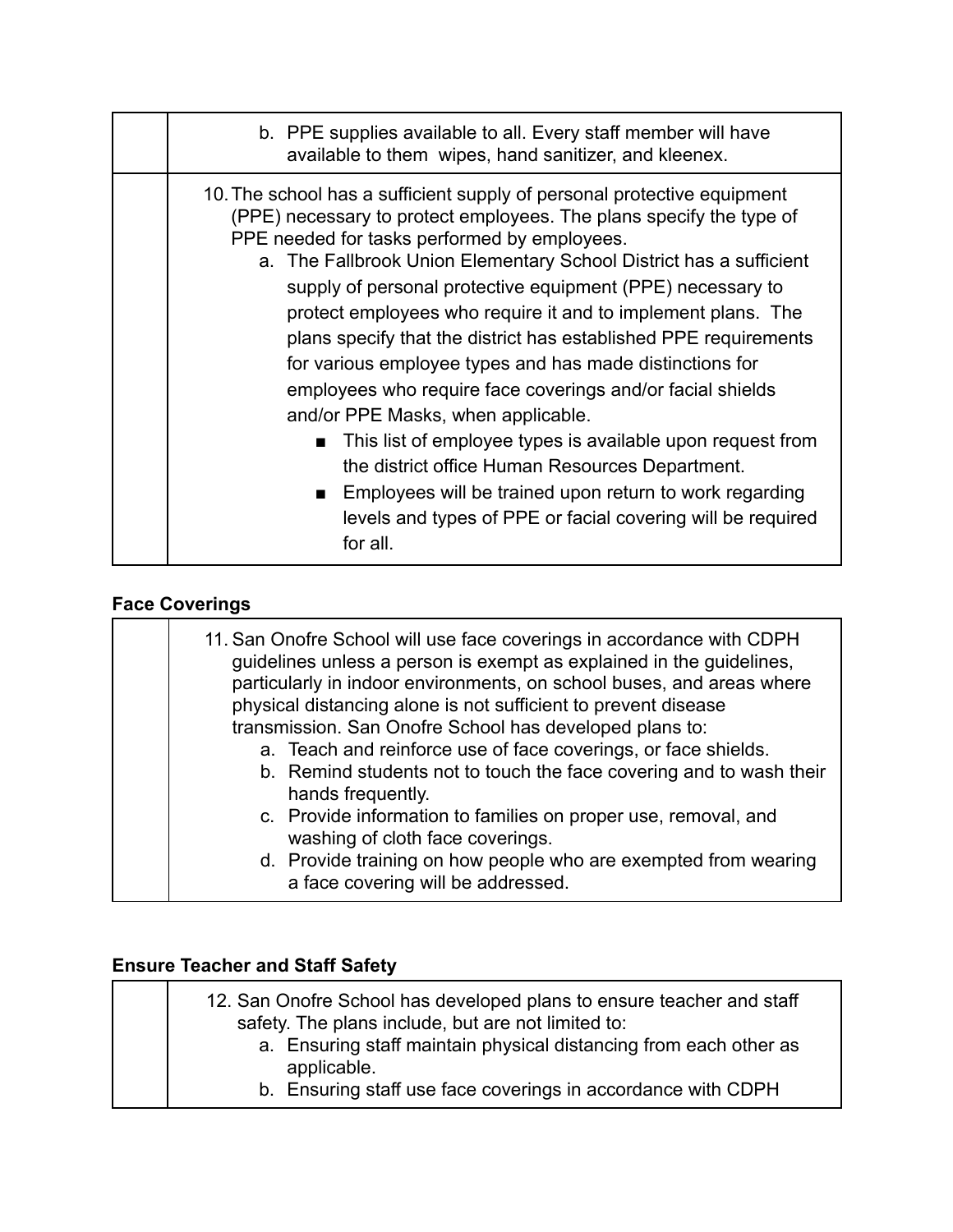guidelines and Cal/OSHA standards. c. Conducting all staff meetings, professional development and education, and other activities involving staff with physical distancing measures in place, outdoors, or virtually. d. Minimizing the use of and congregation of adults in staff rooms, break rooms, and other settings. e. Implement procedures for daily symptom monitoring for staff.

#### **Intensify Cleaning, Disinfection and Ventilation**

| 13. San Onofre School has developed plans that describe how frequently<br>touched surfaces within the school will be cleaned and disinfected at least<br>daily, and as practicable, frequently throughout the day by trained staff.<br>Frequently touched surfaces include:<br>Door handles<br>Light switches<br>Sink handles<br><b>Bathroom surfaces</b><br>Tables<br><b>Student Desks</b><br>Chairs                                                                                                                                             |
|---------------------------------------------------------------------------------------------------------------------------------------------------------------------------------------------------------------------------------------------------------------------------------------------------------------------------------------------------------------------------------------------------------------------------------------------------------------------------------------------------------------------------------------------------|
| 14. The Fallbrook Union Elementary School District has developed plans that<br>describe how:<br>a. Frequently touched surfaces on school buses will be cleaned and<br>disinfected at least daily, and as practicable, frequently throughout the<br>day by trained staff.<br>b. Buses will be thoroughly cleaned after transporting any individual who is<br>exhibiting symptoms of COVID-19.<br>a. Bus drivers are provided disinfectant wipes and disposable<br>gloves to support disinfection of frequently touched surfaces<br>during the day. |
| 15. The Fallbrook Union Elementary School District has developed a plan for<br>cleaning and sanitation which incorporates the following elements:<br>a. Primary cleaning products used are those approved for use<br>against COVID-19 on the Environmental Protection Agency<br>(EPA)-approved list "N" and follow product instructions.<br>b. To reduce the risk of asthma related to disinfecting, programs<br>should aim to select disinfectant products on list "N" with                                                                      |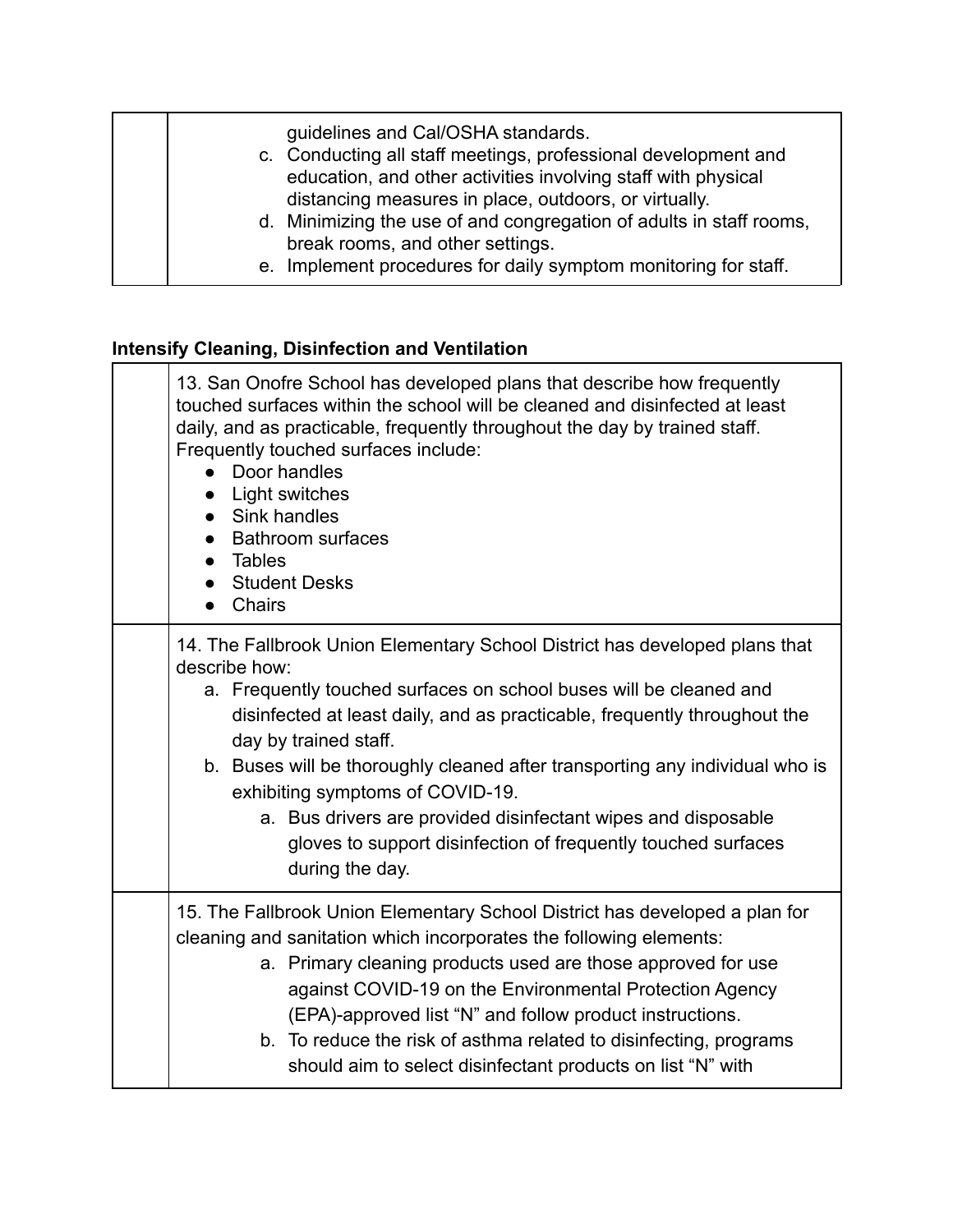asthma-safer ingredients (hydrogen peroxide, citric acid or lactic acid).

- c. Depending on supply chain availability, FUESD will attempt to avoid products that mix these ingredients with peroxyacetic (peracetic) acid, sodium hypochlorite (bleach) or quaternary ammonium compounds, which can cause asthma.
- b. Use disinfectants labeled to be effective against emerging viral pathogens, following label directions for appropriate dilution rates and contact times. Provide employees training on the chemical hazards, manufacturer's directions, on Cal/OSHA requirements for safe use and as applicable and required by the Healthy Schools Act.
- c. Custodial staff with the responsibility of cleaning and disinfecting the school site will be equipped with proper protective equipment, including gloves, eye protection, respiratory protection, and other appropriate protective equipment as required by the product instructions. All products must be kept out of children's reach and stored in a space with restricted access.
- d. FUESD has adapted cleaning and disinfecting schedules in order to avoid both under and over use of cleaning products.

### **Implementing Distancing Inside and Outside the Classroom**

| 16. San Onofre School has developed plans that describe the measures that<br>will be used to maintain space between students in the following settings, as<br>practicable. If the school determines distance is not practicably be maintained<br>between students in one or more of the following settings, the plan also<br>describes the reasons physical distancing is not practicable for each setting<br>and describes the measures that will be used to maximize the space between<br>students. |
|-------------------------------------------------------------------------------------------------------------------------------------------------------------------------------------------------------------------------------------------------------------------------------------------------------------------------------------------------------------------------------------------------------------------------------------------------------------------------------------------------------|
| a. School bus stops-Students will wear face coverings and line up<br>single file at minimum arms distance.<br>b. School buses-facial coverings or face shields as needed will be                                                                                                                                                                                                                                                                                                                      |
| worn to provide the least risk for student and driver. Each bus will<br>be equipped with extra unused face coverings.<br>c. Adults on campus will support students during transition and                                                                                                                                                                                                                                                                                                              |
| outdoor areas.<br>d. During meal periods-students will be assigned needed space for<br>eating and to support social distancing to the greatest extent<br>possible.                                                                                                                                                                                                                                                                                                                                    |
| e. During recess- designated zones may be assigned to stable                                                                                                                                                                                                                                                                                                                                                                                                                                          |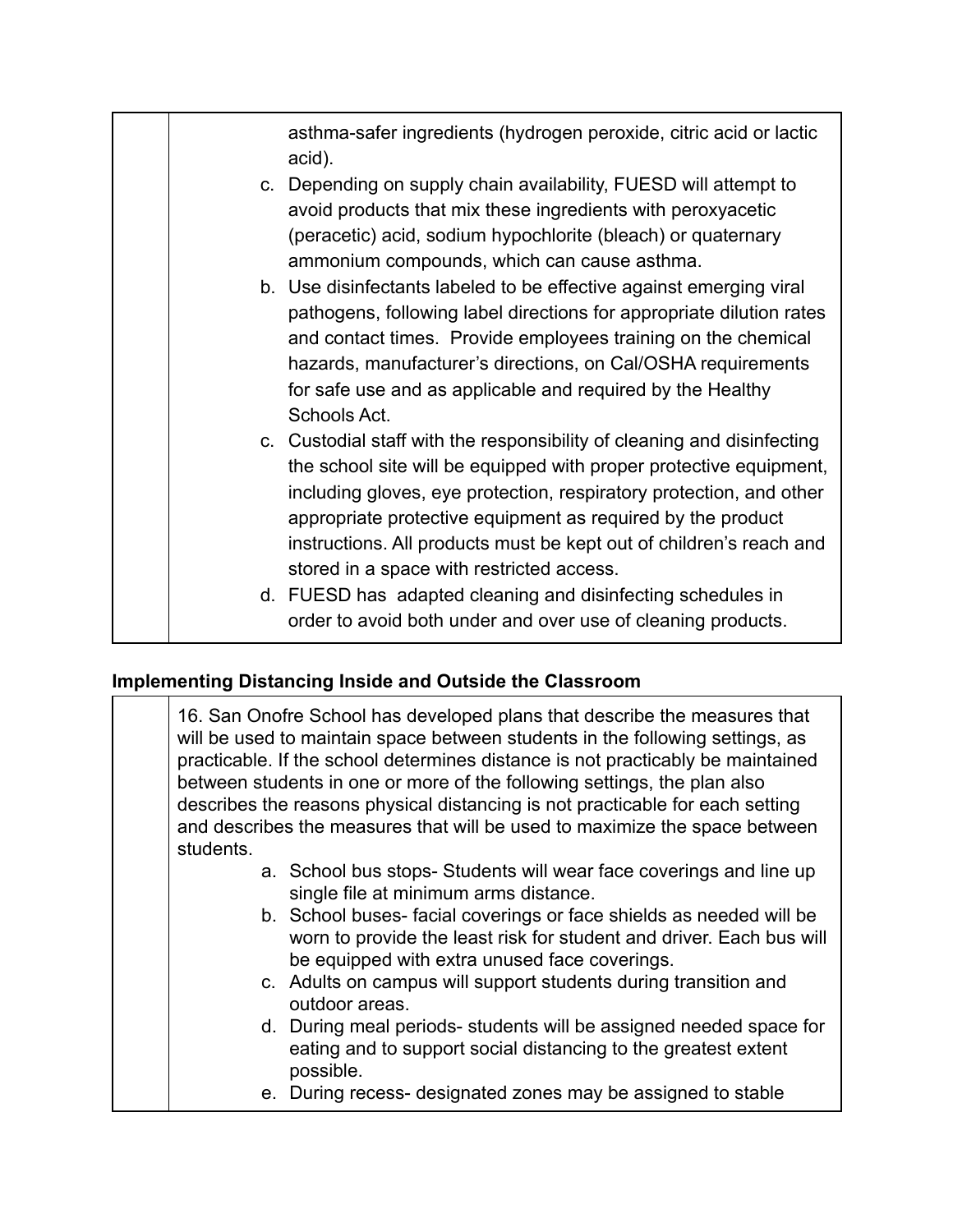| groups to support social distancing.<br>e. During passing periods- if other groups will be transitioning<br>simultaneously, students may need to wear facial coverings.<br>f. Classrooms and other instructional spaces- will have desks and<br>tables arranged to support distancing to the greatest extent<br>possible. Carpet markers will be used to support spacing within<br>the stable group, and students within the stable group will be<br>assigned small group play centers allowing for social distance.<br>g. Restrooms- will be monitored to ensure that students will not<br>congregate. This will also allow for frequent cleaning, as possible.<br>h. Locker rooms will be used. While we are under COVID-19<br>guidance spacing will be used.<br>i. While traveling through office space, masks will be worn and a<br>limit will be placed on how many people will be allowed in the<br>office areas to ensure social distance to the greatest extent<br>possible.<br>j. Band and Choir practice and performances will be permitted<br>following all CHPH guidelines.<br>k. School buses- Space will be maximized between students and<br>between students and the driver and open windows to the<br>greatest extent practicable.<br>I. Before and After School programs- TBD<br>m. Extracurricular and co-curricular programs will be limited while we<br>are under COVID-19 guidance to ensure limited group sizes and<br>ensure that student groups remain stable to the greatest extent<br>possible. |
|----------------------------------------------------------------------------------------------------------------------------------------------------------------------------------------------------------------------------------------------------------------------------------------------------------------------------------------------------------------------------------------------------------------------------------------------------------------------------------------------------------------------------------------------------------------------------------------------------------------------------------------------------------------------------------------------------------------------------------------------------------------------------------------------------------------------------------------------------------------------------------------------------------------------------------------------------------------------------------------------------------------------------------------------------------------------------------------------------------------------------------------------------------------------------------------------------------------------------------------------------------------------------------------------------------------------------------------------------------------------------------------------------------------------------------------------------------------------------------------------------------------------------|
| 17. San Onofre School plan for scheduling students uses the following<br>measures to the greatest extent practicable:<br>a. Staggered schedules for recess/outdoor activities.<br>b. An arrival and departure routine that is outdoors and limits<br>visitors on the campus has been created to minimize scheduling<br>challenges for families.<br>c. San Onofre School has plans in place to escort students for drop<br>off and pick up, limiting visitors on campus and exchanges<br>between stable groups. By maintaining stable groups the school<br>is limiting the number of staff and adults in direct contact with<br>students as well as student-to-student contact.<br>d. Other protocols will be in place to limit direct contact with others<br>as much as practicable.                                                                                                                                                                                                                                                                                                                                                                                                                                                                                                                                                                                                                                                                                                                                       |
| 18. San Onofre School plan to limit student mixing uses the following<br>measures to the greatest extent practicable:                                                                                                                                                                                                                                                                                                                                                                                                                                                                                                                                                                                                                                                                                                                                                                                                                                                                                                                                                                                                                                                                                                                                                                                                                                                                                                                                                                                                      |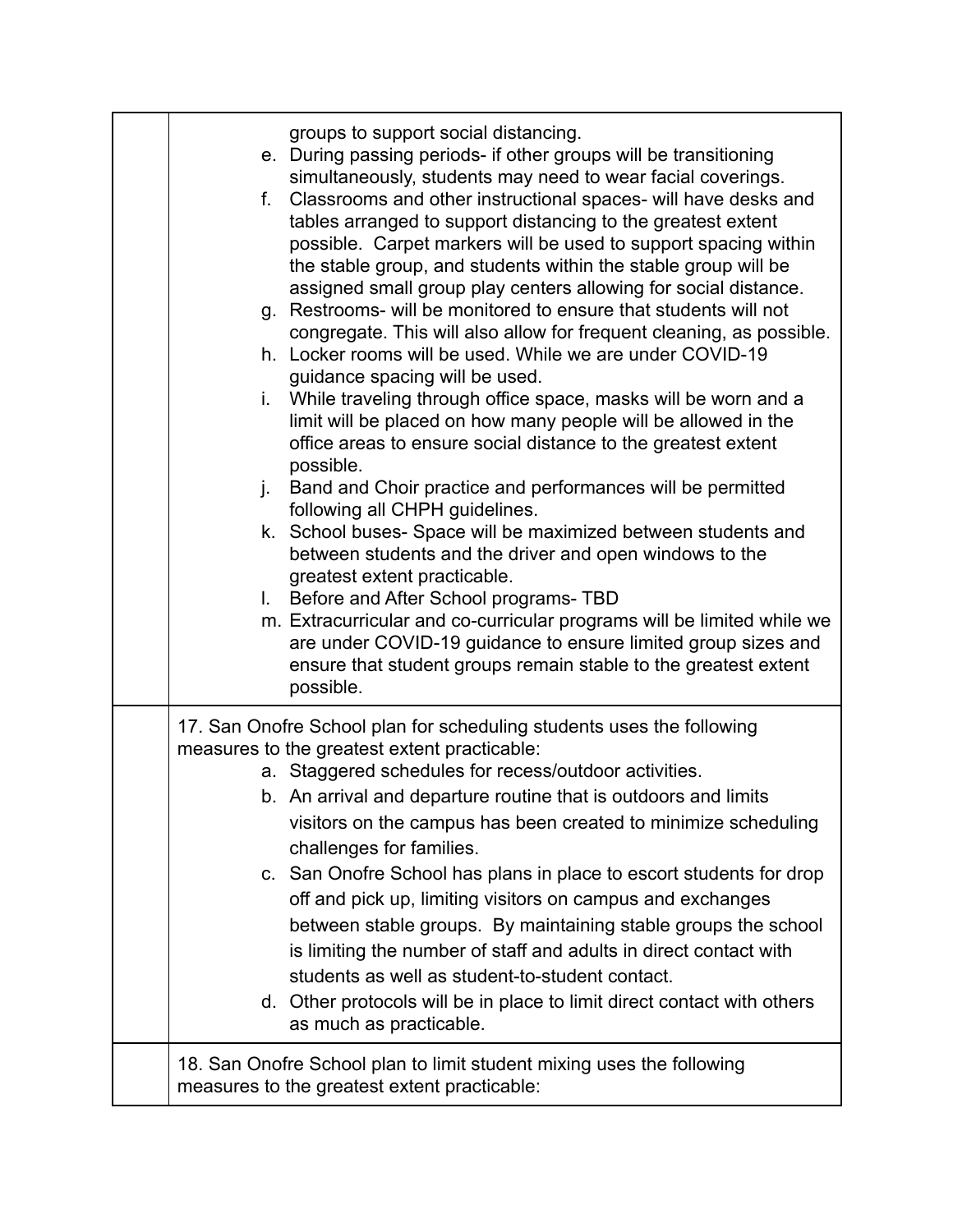| a. Students will remain in the same "stable" group in assigned<br>indoor spaces, as practicable. These stable groups will be made<br>up of the small group of students and classroom teachers, to the<br>greatest extent possible.<br>b. There will be minimal movement of students and teachers or staff<br>as much as practicable.<br>c. Activities may be redesigned to stagger schedules, assign play<br>zones, and support student groups to maintain stable groupings<br>when needed.<br>d. Staff has developed instructions and been trained to maximize<br>spacing and ways to minimize movements in both indoor and<br>outdoor spaces that are easy for students to understand and are<br>developmentally appropriate.<br>e. Schedules and plans have been developed to minimize<br>congregation on campus and movement between groups.<br>Entrance and exit routes for the main office and campus have<br>been designated.<br>Common areas will only be used when social distancing is<br>f.<br>practicable. Common areas will be used in a staggered,<br>scheduled manner with properly spaced occupants.<br>Meals will be served in classrooms or outdoors, on designated<br>g.<br>days. All meals are individually served, sharing of food, utensils<br>and other meal items is prohibited.<br>h. Visitors and volunteers on campus will be limited. Campus visits<br>are outlined in the board policy and the parent handbook and will<br>require adherence to COVID-19 Health and Safety protocols.<br>Volunteers will need to follow the Volunteer Code of Conduct. |
|-------------------------------------------------------------------------------------------------------------------------------------------------------------------------------------------------------------------------------------------------------------------------------------------------------------------------------------------------------------------------------------------------------------------------------------------------------------------------------------------------------------------------------------------------------------------------------------------------------------------------------------------------------------------------------------------------------------------------------------------------------------------------------------------------------------------------------------------------------------------------------------------------------------------------------------------------------------------------------------------------------------------------------------------------------------------------------------------------------------------------------------------------------------------------------------------------------------------------------------------------------------------------------------------------------------------------------------------------------------------------------------------------------------------------------------------------------------------------------------------------------------------------------------------------------------------------------------|
| 19. San Onofre School has developed plans to maximize space between<br>seating and desks. Consider ways to establish space for students through<br>other means if practicable, such as additional spacing between desks, where<br>practicable, markings on classroom floors to promote distancing or arranging<br>desks in a way that minimizes face-to-face contact. The plans describe:<br>a. How physical distancing will be maintained<br>Classrooms- small group size, visual spacing reminders,<br>tables, and student material storage<br>School buses- when applicable, drivers and students will<br>$\mathbf{r}$<br>be distanced appropriately, based on seating<br>arrangements, to the greatest extent possible                                                                                                                                                                                                                                                                                                                                                                                                                                                                                                                                                                                                                                                                                                                                                                                                                                                          |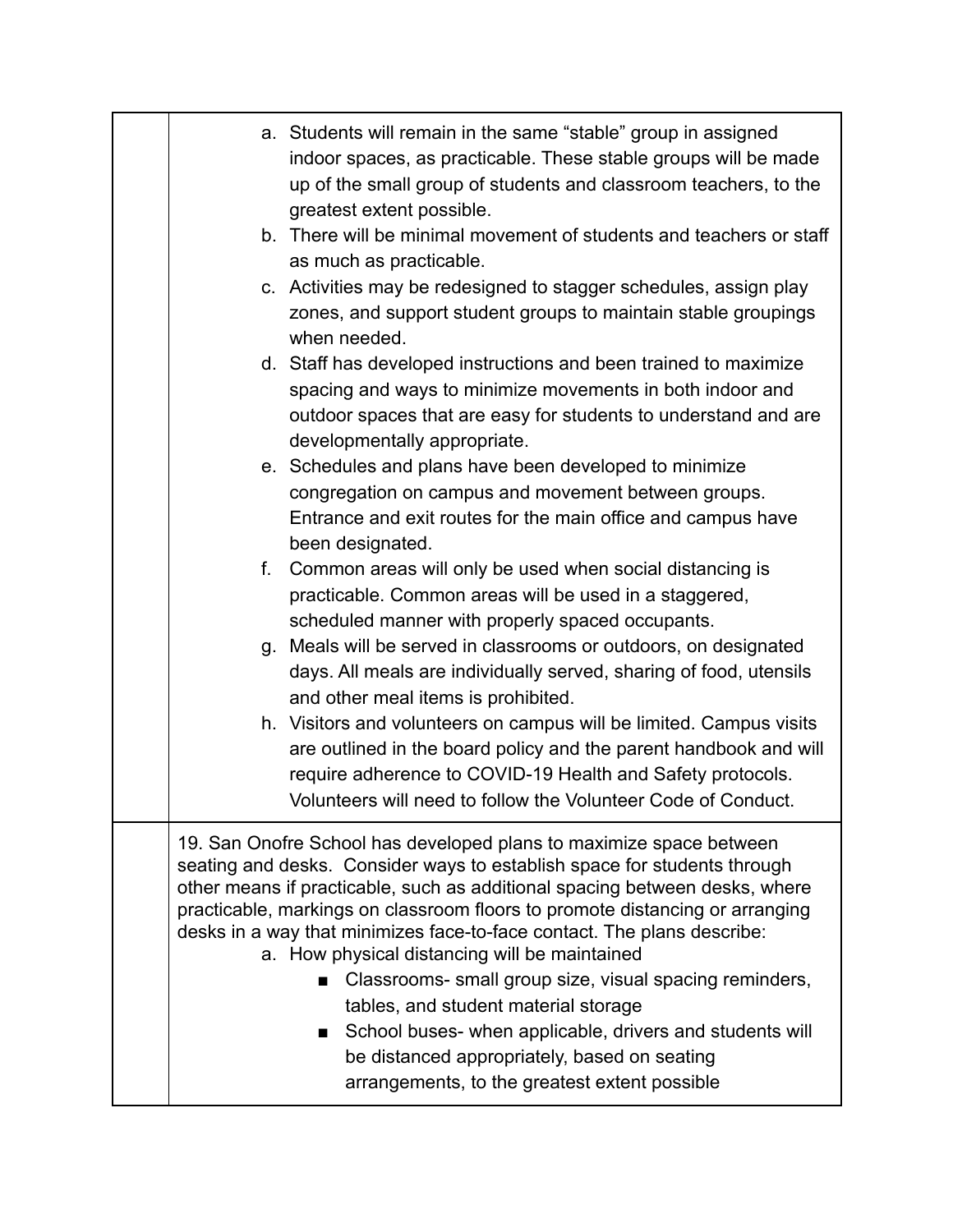| ■ Outdoor tables and play zones will be established, and<br>staff will be assigned to support students with maintaining<br>appropriate distance and maintaining each stable group<br>b. Plexiglass and other barriers may be used to support the main office<br>reception area, and the quarantine space.<br>c. When employees are working directly with students, including<br>students with disabilities or students that require physical redirection,<br>appropriate protective measures will be employed. |
|----------------------------------------------------------------------------------------------------------------------------------------------------------------------------------------------------------------------------------------------------------------------------------------------------------------------------------------------------------------------------------------------------------------------------------------------------------------------------------------------------------------|
|                                                                                                                                                                                                                                                                                                                                                                                                                                                                                                                |

## **Sports and ExtraCurricular Activities**

| 21. San Onofre School has developed a plan for sports and extracurricular                               |  |
|---------------------------------------------------------------------------------------------------------|--|
| activities which incorporates the following elements:                                                   |  |
| a. Physical education is permitted, physical distance will be used                                      |  |
| and outdoor space leveraged. Activities should take place outside<br>to the maximum extent practicable. |  |
| b. San Onofre School will limit equipment sharing and items will be<br>cleaned if needed.               |  |

## **Limit Sharing**

| 22. San Onofre School has developed plans that describe how it will limit use<br>of shared objects and equipment, and when unavoidable, how items will be<br>cleaned and disinfected as needed. Frequently shared objects include but are<br>not limited to toys, games, art supplies, learning aids, books, electronic<br>equipment, and playground equipment. San Onofre School's plan describes:<br>a. Students will be encouraged to limit personal belongings at<br>school, such as crayons, glue, art supplies, etc, to the greatest<br>extent practicable. |
|-------------------------------------------------------------------------------------------------------------------------------------------------------------------------------------------------------------------------------------------------------------------------------------------------------------------------------------------------------------------------------------------------------------------------------------------------------------------------------------------------------------------------------------------------------------------|
| All classroom supplies will be limited to the use of the<br><b>Contract</b><br>classroom<br>Protocols will be established for removal of items from<br>$\blacksquare$<br>circulation, indoor or outdoor, that require immediate<br>attention (toys or items placed in student's mouth, etc)                                                                                                                                                                                                                                                                       |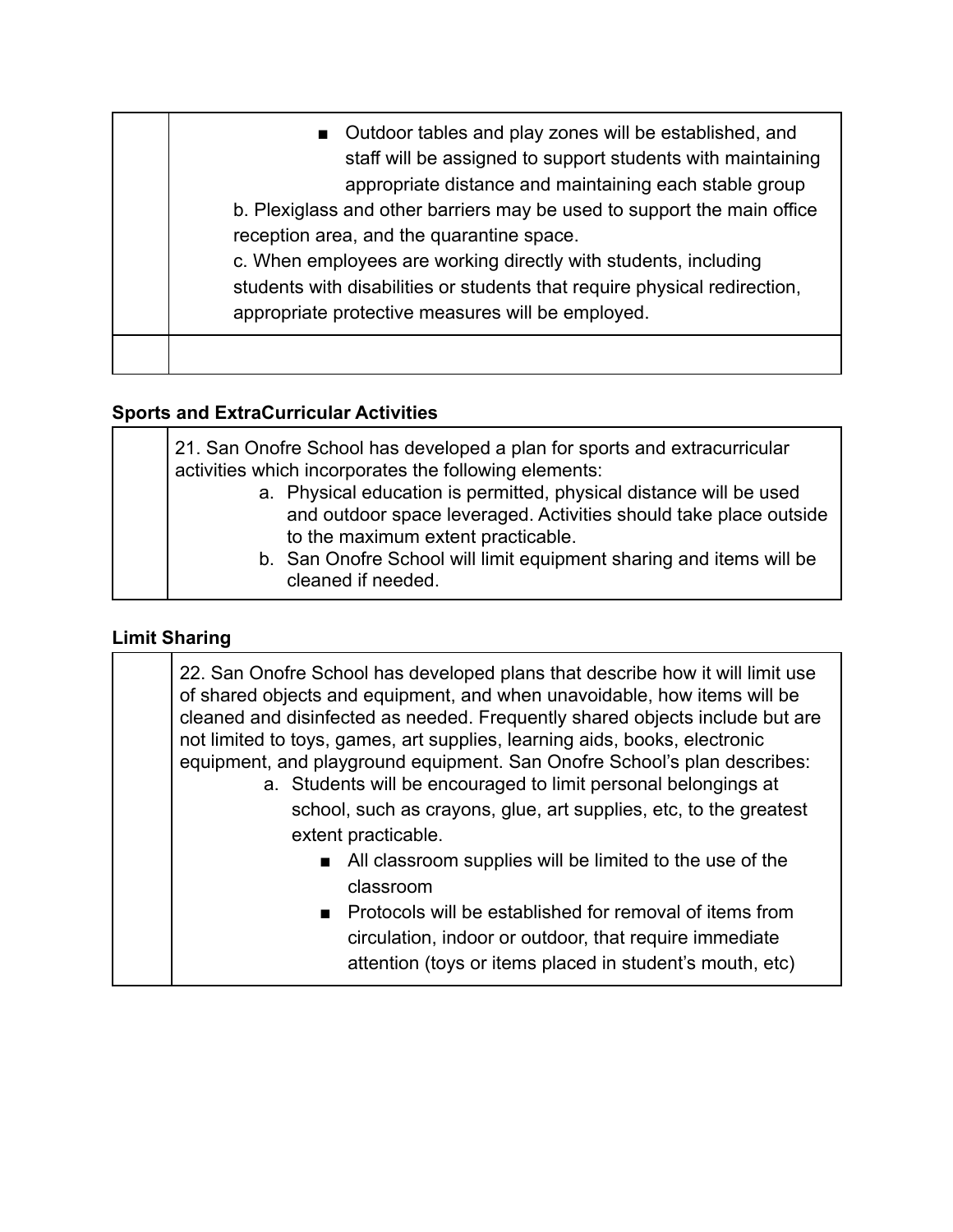## **Train All Staff and Educate Families**

|         | 23. San Onofre School has a plan that describes how it will train all staff and<br>provide educational materials to families in the following safety actions:                                                                                                                                                                 |
|---------|-------------------------------------------------------------------------------------------------------------------------------------------------------------------------------------------------------------------------------------------------------------------------------------------------------------------------------|
|         | a. Enhanced sanitation practices will continue and staff responsible<br>for cleaning and disinfecting will be trained.                                                                                                                                                                                                        |
|         | b. COVID guidelines- will be a part of initial staff training, and<br>reviewed with parents at orientation (in-person or virtual).<br>Signage will be posted on campus.                                                                                                                                                       |
|         | c. Proper use, removal, and washing of face coverings- will be<br>reviewed with staff at initial training, and with parents at<br>orientation (in-person or virtual). Signage will be posted to<br>remind campus employees and visitors of this practice.                                                                     |
|         | d. Screening practices- will be reviewed with all employees prior to<br>their return to work, parents will be made aware of daily active<br>screening practices during orientation (in-person or virtual).                                                                                                                    |
|         | e. COVID-19 specific symptom identification- will be shared with<br>both staff and parents prior to the return to school. Staff and<br>parents will receive updates as needed and information.                                                                                                                                |
|         | f. Preventing the spread of COVID-19 if you are sick, including the<br>importance of not coming to work if symptoms are present, or if<br>they or someone they live with has been diagnosed with<br>COVID-19.                                                                                                                 |
|         | g. Proper use, removal and washing of cloth face coverings- will be<br>shared with staff prior to their return to work and parents at<br>orientation (in-person or virtual).                                                                                                                                                  |
|         | h. The plan and procedures to follow when children or adults<br>become sick at school.                                                                                                                                                                                                                                        |
| i.      | The plan and procedures to protect workers from COVID-19<br>illness.                                                                                                                                                                                                                                                          |
| school. | 24. To the greatest extent possible, training and education will be provided<br>virtually. If an in-person option is provided, physical distancing will be<br>maintained to the greatest extent possible. Orientation will also be posted on<br>our school website and materials will be available following the first day of |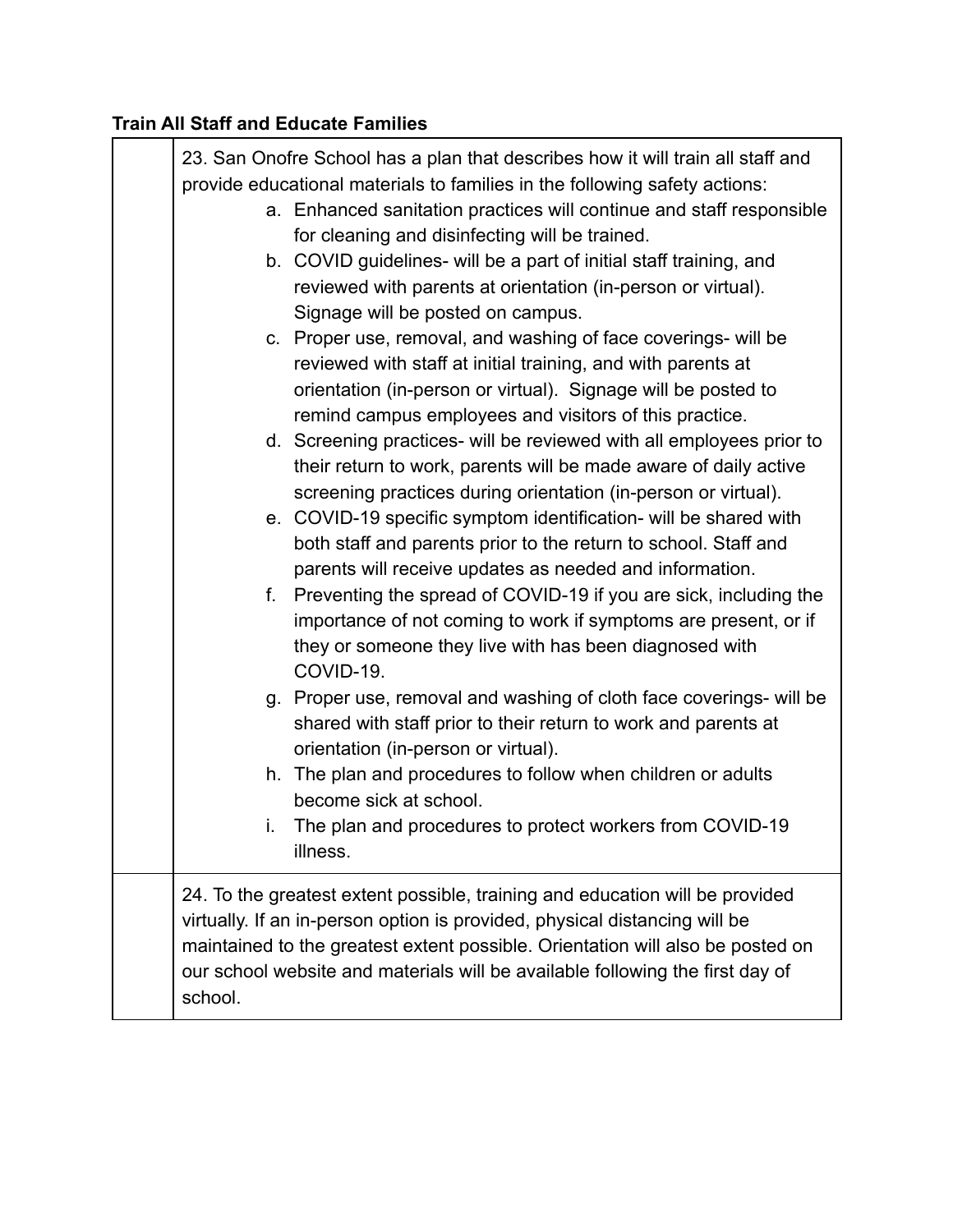# **Check for Signs and Symptoms**

| 25. San Onofre School in conjunction with FUESD has developed and shared<br>expectations for daily symptom and temperature screening of all students,<br>staff, and visitors prior to arriving at the school campus or school bus. The<br>plan includes the following elements: |                                                                                          |  |
|---------------------------------------------------------------------------------------------------------------------------------------------------------------------------------------------------------------------------------------------------------------------------------|------------------------------------------------------------------------------------------|--|
|                                                                                                                                                                                                                                                                                 | n. Actively encouraging students and staff who are sick or who                           |  |
|                                                                                                                                                                                                                                                                                 | have been in close contact with a person with COVID-19 to stay                           |  |
|                                                                                                                                                                                                                                                                                 | home.                                                                                    |  |
|                                                                                                                                                                                                                                                                                 | FUESD policies encourage sick staff and students to stay                                 |  |
|                                                                                                                                                                                                                                                                                 | at home without fear or reprisal, and ensure staff,                                      |  |
|                                                                                                                                                                                                                                                                                 | students, and students' families are aware of these                                      |  |
|                                                                                                                                                                                                                                                                                 | policies.                                                                                |  |
|                                                                                                                                                                                                                                                                                 | o. Temperatures will need to be taken at home prior to arrival.                          |  |
|                                                                                                                                                                                                                                                                                 | p. All individuals will be asked about COVID-19 symptoms within                          |  |
|                                                                                                                                                                                                                                                                                 | the last 24 hours and whether anyone in their home has had                               |  |
|                                                                                                                                                                                                                                                                                 | COVID-19 symptoms or a positive test.                                                    |  |
|                                                                                                                                                                                                                                                                                 | San Onofre School will provide parents with the list of<br>$\blacksquare$                |  |
|                                                                                                                                                                                                                                                                                 | screening questions to allow parents an opportunity to                                   |  |
|                                                                                                                                                                                                                                                                                 | review the questions daily.                                                              |  |
|                                                                                                                                                                                                                                                                                 | The procedures for parents to monitor symptoms and                                       |  |
|                                                                                                                                                                                                                                                                                 | temperature check at home will be shared.                                                |  |
|                                                                                                                                                                                                                                                                                 | Student temperature checks will be conducted at home<br>п                                |  |
|                                                                                                                                                                                                                                                                                 | prior to drop off at school or going to the bus stop. If                                 |  |
|                                                                                                                                                                                                                                                                                 | taken at school, use of a no-touch thermometer.                                          |  |
|                                                                                                                                                                                                                                                                                 |                                                                                          |  |
|                                                                                                                                                                                                                                                                                 | q. FUESD will use the San Diego County Public Health Services                            |  |
|                                                                                                                                                                                                                                                                                 | (PHS) and SDCOE temperature and screening criteria. This                                 |  |
|                                                                                                                                                                                                                                                                                 | criteria will be maintained and updated by SDCPH in                                      |  |
|                                                                                                                                                                                                                                                                                 | consultation with CDHP.                                                                  |  |
|                                                                                                                                                                                                                                                                                 | Students and staff with fever, symptoms, or exposure to                                  |  |
|                                                                                                                                                                                                                                                                                 | COVID-19 will be sent home in accordance with the                                        |  |
|                                                                                                                                                                                                                                                                                 | CHDP/SDCPH criteria.                                                                     |  |
| r.                                                                                                                                                                                                                                                                              | All staff will be trained to conduct visual wellness checks                              |  |
|                                                                                                                                                                                                                                                                                 | throughout the day to monitor staff and students intermittently for<br>signs of illness. |  |
|                                                                                                                                                                                                                                                                                 | s. If a student is exhibiting symptoms of COVID-19, the health                           |  |
|                                                                                                                                                                                                                                                                                 | technician will communicate with the parent/caregiver and refer                          |  |
|                                                                                                                                                                                                                                                                                 | to the student's health history form and/or emergency card.                              |  |
| t.                                                                                                                                                                                                                                                                              | Hand washing will be encouraged regularly.                                               |  |
|                                                                                                                                                                                                                                                                                 |                                                                                          |  |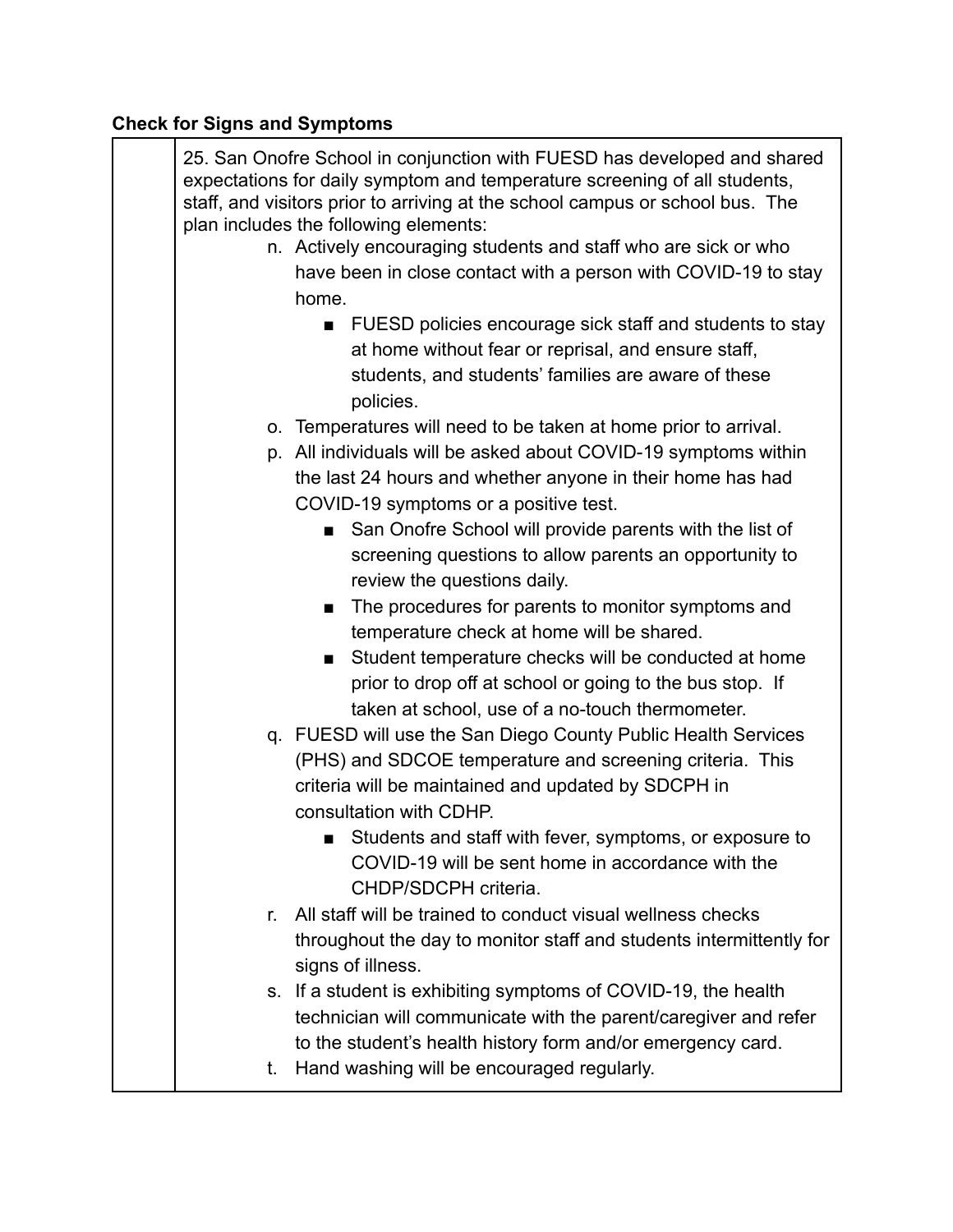26. FUESD and San Onofre School have plans that describe how it will document/track incidents of possible exposure and notify local health officials, staff, and families immediately of any positive case of COVID-19 while maintaining confidentiality as required under FERPA and state law related to privacy of educational records.

27. FUESD and San Onofre School have developed plans to prevent discrimination against students who (or whose families) were or are diagnosed with COVID-19 or who are perceived to be a COVID-19 risk.

### **Plan for When a Staff Member, Child or Visitor Becomes Sick**

| 28. San Onofre School has developed a plan for responding when a staff<br>member, child, or visitor becomes ill. The plan describes how the school will:<br>a. Use a quarantine/isolation area to separate anyone who exhibits<br>symptoms of COVID-19 (front room in office). |
|--------------------------------------------------------------------------------------------------------------------------------------------------------------------------------------------------------------------------------------------------------------------------------|
| b. Any student or staff exhibiting symptoms will immediately be                                                                                                                                                                                                                |
| required to wear a face covering and will be required to wait in                                                                                                                                                                                                               |
| the quarantine area until they can be picked up by their                                                                                                                                                                                                                       |
| guardian/caregiver for transport home or to a healthcare facility,                                                                                                                                                                                                             |
| as soon as is practicable.                                                                                                                                                                                                                                                     |
| Sick staff members and the student's parent/or guardian<br>$\blacksquare$<br>will be advised not to return until they have met the CDC                                                                                                                                         |
| criteria to discontinue home isolation as detailed in the                                                                                                                                                                                                                      |
| SDCOE COVID19 K-12 Symptom Decision Tree.                                                                                                                                                                                                                                      |
| c. The parent/guardian will be asked to provide a safe transport home or to a                                                                                                                                                                                                  |
| healthcare facility, as soon as is practicable, when a student is exhibiting                                                                                                                                                                                                   |
| COVID-19 symptoms. If a parent needs further assistance the district will                                                                                                                                                                                                      |
| work with families individually.                                                                                                                                                                                                                                               |
| d. In cases of serious illness including persistent pain or pressure in the chest,                                                                                                                                                                                             |
| confusion, or bluish lips or face, 9-1-1 will be contacted. FUESD will seek                                                                                                                                                                                                    |
| regular updates and further details regarding symptoms.                                                                                                                                                                                                                        |
| e. FUESD will notify local health officials immediately of any positive case of                                                                                                                                                                                                |
| COVID-19, and expose staff and families as relevant while maintaining                                                                                                                                                                                                          |
| confidentiality as required by state and federal laws.                                                                                                                                                                                                                         |
| f. Once the quarantine area has been vacated by a sick individual, the area                                                                                                                                                                                                    |
| will be closed off and will not be used before cleaning and disinfection has                                                                                                                                                                                                   |
| occurred. In serious cases and to reduce exposure risk the space should                                                                                                                                                                                                        |
| remain closed for 24 hours prior to disinfecting, if practicable. If not possible,                                                                                                                                                                                             |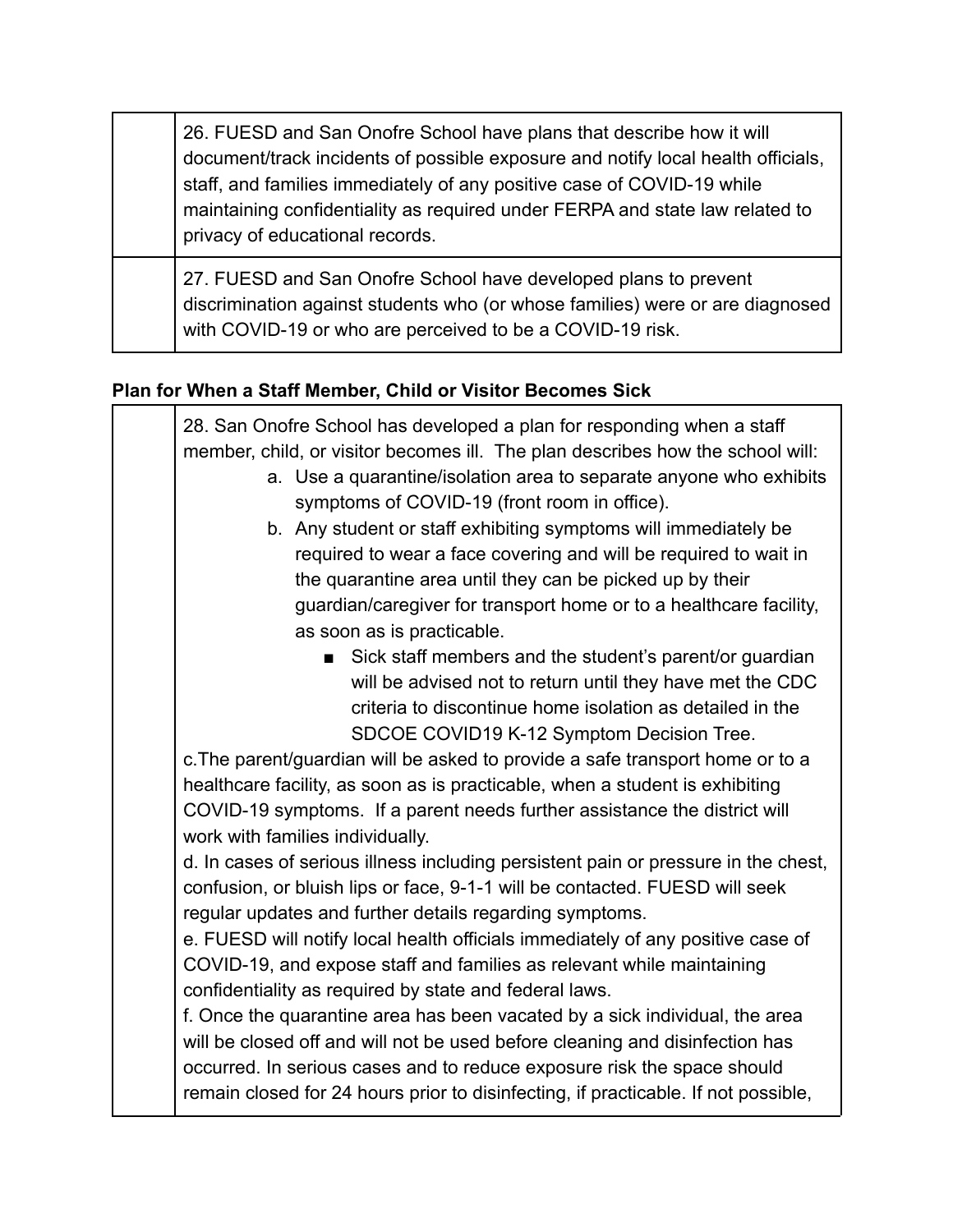waiting as long as practicable is advised. Ensure a safe and correct application of disinfectants using PPE and ventilation recommended for clearing. Disinfectant products will be kept away from students and out of reach of children.

g. The school site will ensure that students, including students with disabilities, have access to instruction when out of class, as required by federal and state law.

h. If advised by San Diego Public Health Services, FUESD will provide students, teachers, and staff from higher transmission areas, opportunities for telework, virtual learning, independent study and other options as feasible to reduce travel to schools in lower transmission areas and vice versa.

i. FUESD will implement the necessary processes and protocols when a school has an outbreak, in accordance with CDPH guidelines.

j. Following an outbreak, FUESD will investigate the COVID-19 illness and exposures and determine if any work-related factors could have contributed to risk of infection, and will update protocols as needed to prevent further cases.

#### **Maintain Healthy Operations**

| 29. San Onofre School has plans that describe how it will:<br>a. Monitor staff absenteeism and have a roster of trained back-up<br>staff - Staff absenteeism is monitored through AESOP and<br>appropriately trained back-up staff is assigned through this<br>system to the school site, upon arrival at the school site<br>additional training and protocols are reviewed with the back up<br>staff by the site supervisor. |  |
|-------------------------------------------------------------------------------------------------------------------------------------------------------------------------------------------------------------------------------------------------------------------------------------------------------------------------------------------------------------------------------------------------------------------------------|--|
| b. The site administrator, or designee and the onsite health<br>technician will monitor types of illnesses and symptoms among<br>students and staff to help isolate them promptly as needed. The<br>site staff is also in regular contact with district nursing staff for<br>support and guidance regarding illness and COVID-19<br>symptoms.                                                                                 |  |
| c. The site administrator and the health technician clerk have been<br>designated as the liaisons for responding to COVID-19<br>concerns. Employees are made aware of who they are and how<br>to contact them prior to the staff"s return to work. The liaisons<br>will be trained to coordinate documentation and tracking of                                                                                                |  |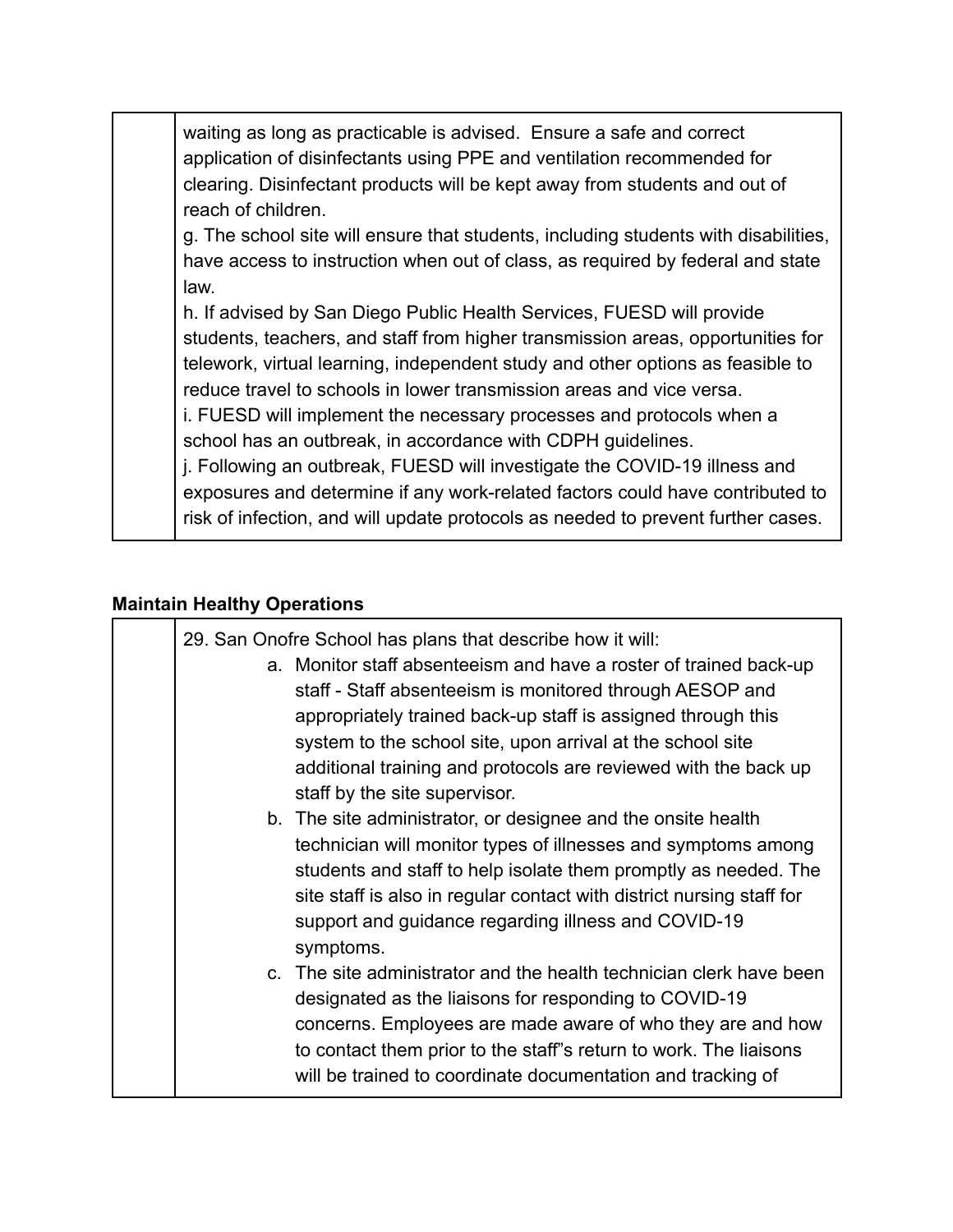| possible exposures, in order to notify the district nurses who<br>work with public health officials and then to notify staff and<br>families in a prompt and responsible manner.                                                                                                                                                                                                                                                                                                                                                                                 |
|------------------------------------------------------------------------------------------------------------------------------------------------------------------------------------------------------------------------------------------------------------------------------------------------------------------------------------------------------------------------------------------------------------------------------------------------------------------------------------------------------------------------------------------------------------------|
| d. San Onofre School will maintain communication systems that<br>allow staff and families to self-report symptoms and receive<br>prompt notifications of exposures and closures, while<br>maintaining confidentiality, as required by FERPA and state law<br>related to privacy of educational records.                                                                                                                                                                                                                                                          |
| e. Local public health officials will be notified and with guidance<br>provided by the district nurses' all staff and families will<br>immediately be notified of any positive case of COVID-19 while<br>maintaining confidentiality as required by state and federal laws.<br>■ Parent Letter English/Spanish<br>f. Support staff and students who are at higher risk for severe<br>illness or who cannot safely distance from household contacts at<br>higher risk will be provided with educational options such as<br>virtual learning or independent study. |

## **Considerations for Partial or Total Closures**

| 30. FUESD has developed plans for the possibility of repeated closures of<br>classes, groups, or entire facilities when persons associated with the facility or<br>in the community become ill with COVID-19. The plans describe how the<br>school will respond when a student, teacher, or staff member tests positive for<br>COVID-19 and has exposed others at the school, including:<br>a. In consultation with the local public health department, the<br>process for determining: |  |
|-----------------------------------------------------------------------------------------------------------------------------------------------------------------------------------------------------------------------------------------------------------------------------------------------------------------------------------------------------------------------------------------------------------------------------------------------------------------------------------------|--|
| • Whether total or partial closure of the school is warranted<br>and length of time necessary, based on the risk level<br>within the specific community as determined by the local<br>public health officer.                                                                                                                                                                                                                                                                            |  |
| Identifying close contacts at the school who self-isolate at<br>$\blacksquare$<br>home for 14 days:<br>1. From classroom, office, or activity where the<br>infected person was based                                                                                                                                                                                                                                                                                                    |  |
| 2. Other close contacts<br>■ Close off the classroom or office where the patient was<br>based and do not use these areas until after cleaning and                                                                                                                                                                                                                                                                                                                                       |  |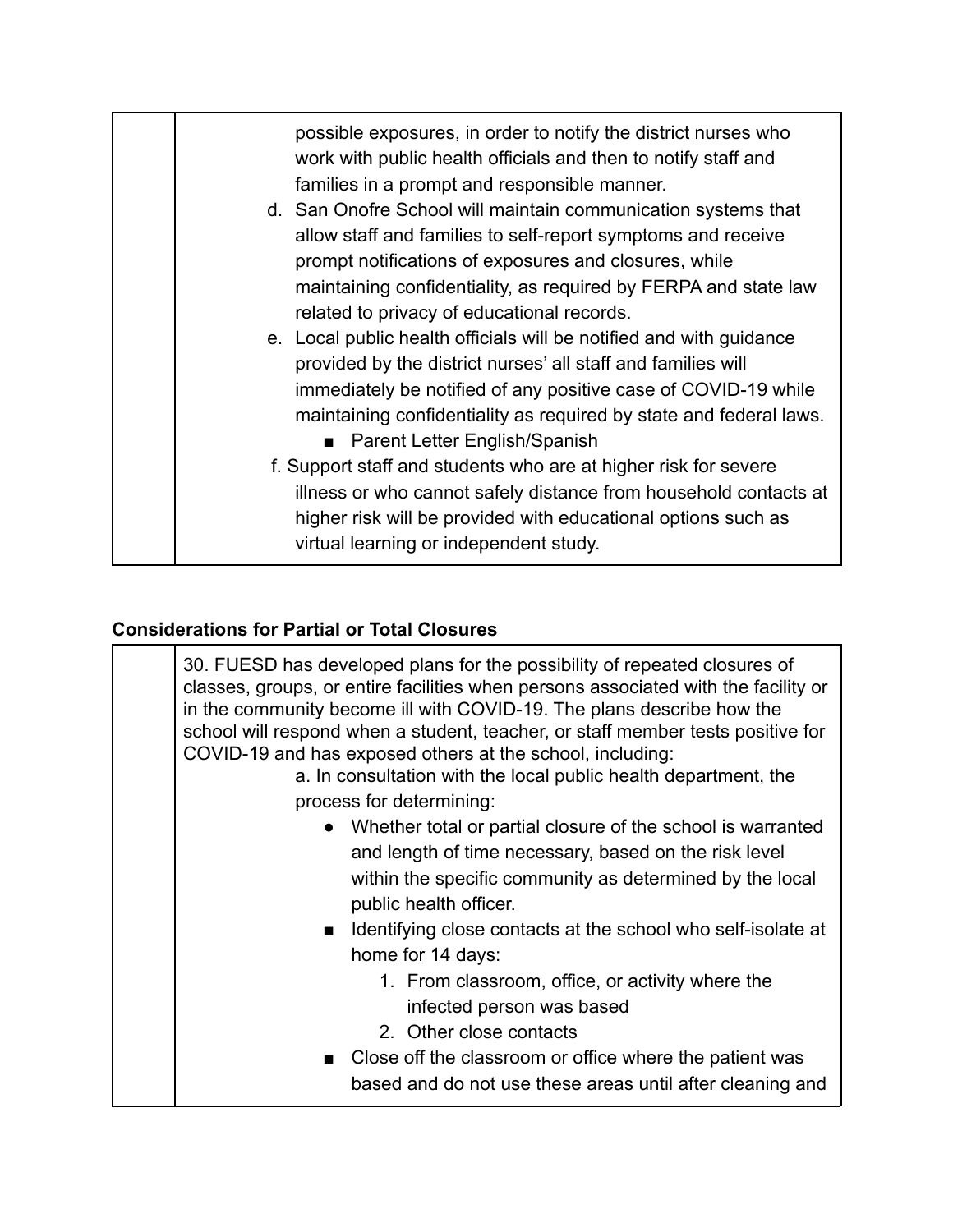| disinfection. Wait several hours until the classroom or<br>office is use again.<br>Additional areas of the school visited by the COVID-19<br>п<br>positive individual may also need to be closed temporarily<br>for cleaning and disinfection.<br>b. FUESD and San Onofre School will implement communication plans for<br>school closure to include outreach to students, parents, teachers, staff, and<br>the community using various methods of communications, such as the district<br>website, the emergency all-call system in our student information system,<br>Remind, and/or paper letters.                                                                                                                                                                          |
|--------------------------------------------------------------------------------------------------------------------------------------------------------------------------------------------------------------------------------------------------------------------------------------------------------------------------------------------------------------------------------------------------------------------------------------------------------------------------------------------------------------------------------------------------------------------------------------------------------------------------------------------------------------------------------------------------------------------------------------------------------------------------------|
| 31. San Onofre School has developed a plan that describes how it will provide<br>continuity of education:<br>a. When a student is absent due to COVID-19 like symptoms or<br>exposure to someone who has tested positive for COVID-19.<br>The school site will provide access to classwork with<br>■<br>asynchronous and/or synchronous instruction, at a<br>minimum of once a week. Distance learning will be used<br>to support our students in isolation or quarantine. Needed<br>resources and a check-out device will be provided if<br>needed.<br>b. During a school closure<br>Distance learning will be provided to your students.<br>■<br>Students/Families have access to the FUESD Google<br>Suite for support (Google Classroom, Google Site,<br>Google Meet, etc) |
| 32. San Onofre School has developed a plan that describes how it will<br>continue nutrition services:<br>a. When a student is absent due to COVID-19 like symptoms or<br>exposure to someone who has tested positive for COVID-19,<br>such as drive thru/grab-and-go meal pick up and/or sack meals<br>from a central meal location.<br>b. During a school closure, meal service will be provided at<br>designated site locations through drive thru or grab-and-go meal<br>pick up services.                                                                                                                                                                                                                                                                                  |